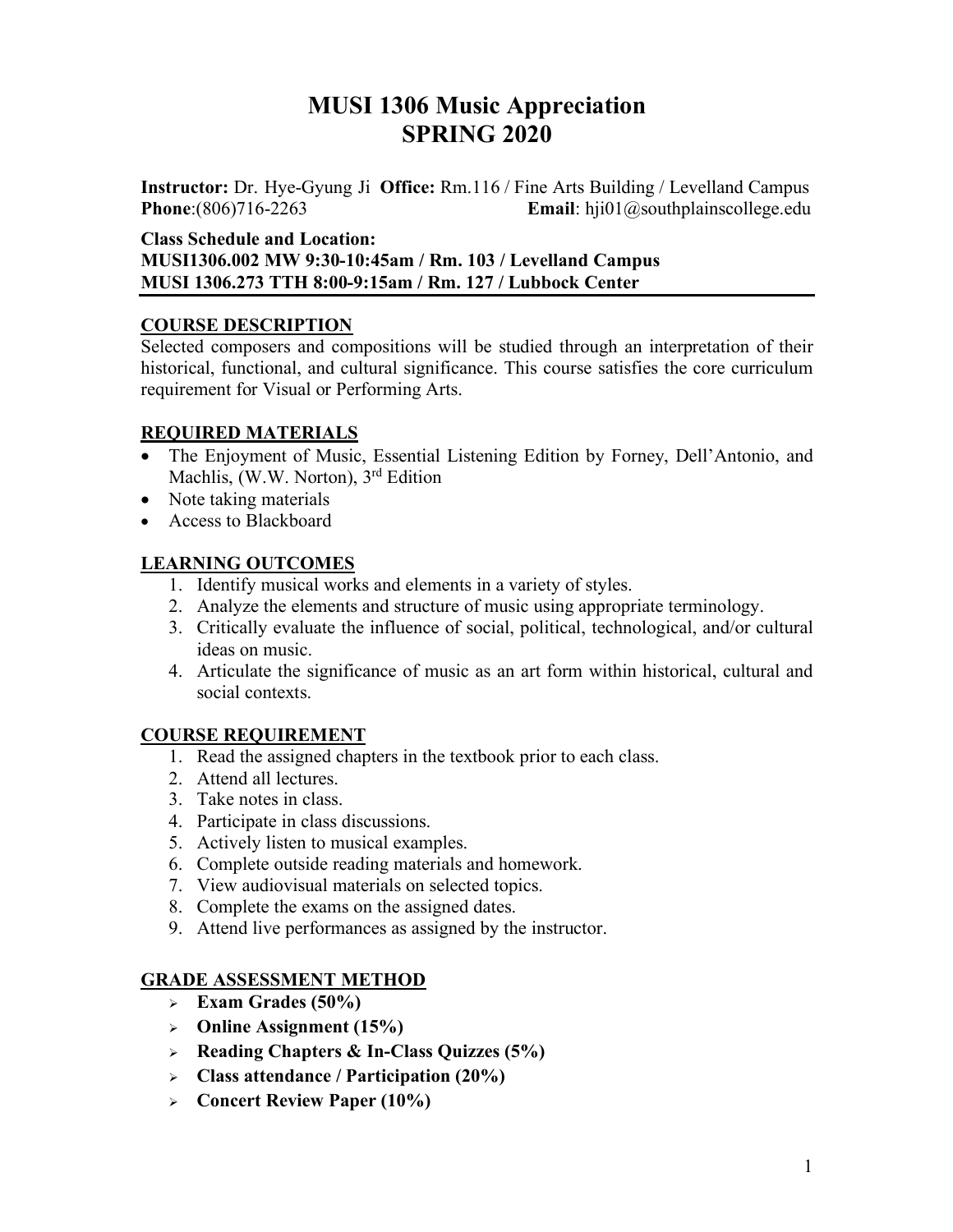### *EXAMS (50%)*

There will be five exams covering six historical periods, and each exam is worth 10% of the final grade average. Exam materials will be drawn from class lectures, text readings, and listening example discussions. Exam dates will be announced.

- 1. Medieval: 400-1400 / Renaissance: 1400-1600 (& Fundamental terms)
- 2. Baroque: 1600-1750
- 3. Classical: 1750-1825
- 4. Romantic: 1825-1900
- 5. Modern: 1900-Present

#### *ONLINE ASSIGNMENT (15%)*

All online assignments can be found from **Digital Resources on Blackboard; InQuizitive Listening Quizzes and Chapter Quizzes**. Listen to the recordings and follow the Listening Guide for each selection while listening. Be prepared to discuss about the music and topics in class. **Note: Each Listening Guide (LG) is a required assignment in this course.** 

#### *READING CHAPTERS & IN-CLASS QUIZZES (5%)*

Reading assignments are listed in the Course Calendar. Please read the chapters BEFORE we cover the material in class. Comprehensive understanding of chapters will be occasionally evaluated through in-class quizzes.

#### *CLASS ATTENDANCE / PARTICIPATION (20%)*

Students are expected to attend every class and to be on time. The Attendance portion of the final grade average will be determined by the percentage of classes actively attended by the student.

- Each student will be allowed two (2) excused absences for which there will be no penalty. However, student should notify an excuse PRIOR TO each class with written document or email.
- As detailed in the college catalog, a student who has missed class for two calendar weeks **will** be dropped from the course with the current grade average.
- Attendance is recorded at the beginning of class. Tardiness or early departure will result in a reduction of the attendance grade. Excessive tardiness or early departure is unacceptable will be dealt with on a case by case basis. **Three (3) tardiness will equal one (1) absence.**
- Absences will affect the grade as follows;
	- <sup>Ø</sup> **Third (3rd) absence, final grade will be lowered one (1) letter grade**
	- $\triangleright$  Fourth (4<sup>th</sup>) absence, the final grade will be lowered two (2) letter grades
	- $\triangleright$  Fifth (5<sup>th</sup>) absence, dropped with an automatic "F"

As for class participation, students will be expected to earn participation/homework points by answering discussion questions. Answers should be thoughtful and wellconstructed.

#### *CONCERT ATTENDANCE PROJECT (10%)*

This project is worth 10% of the final average. The student will **fully** attend one of the concerts listed and write **a two-page long, typed, double-spaced, and 12 point font**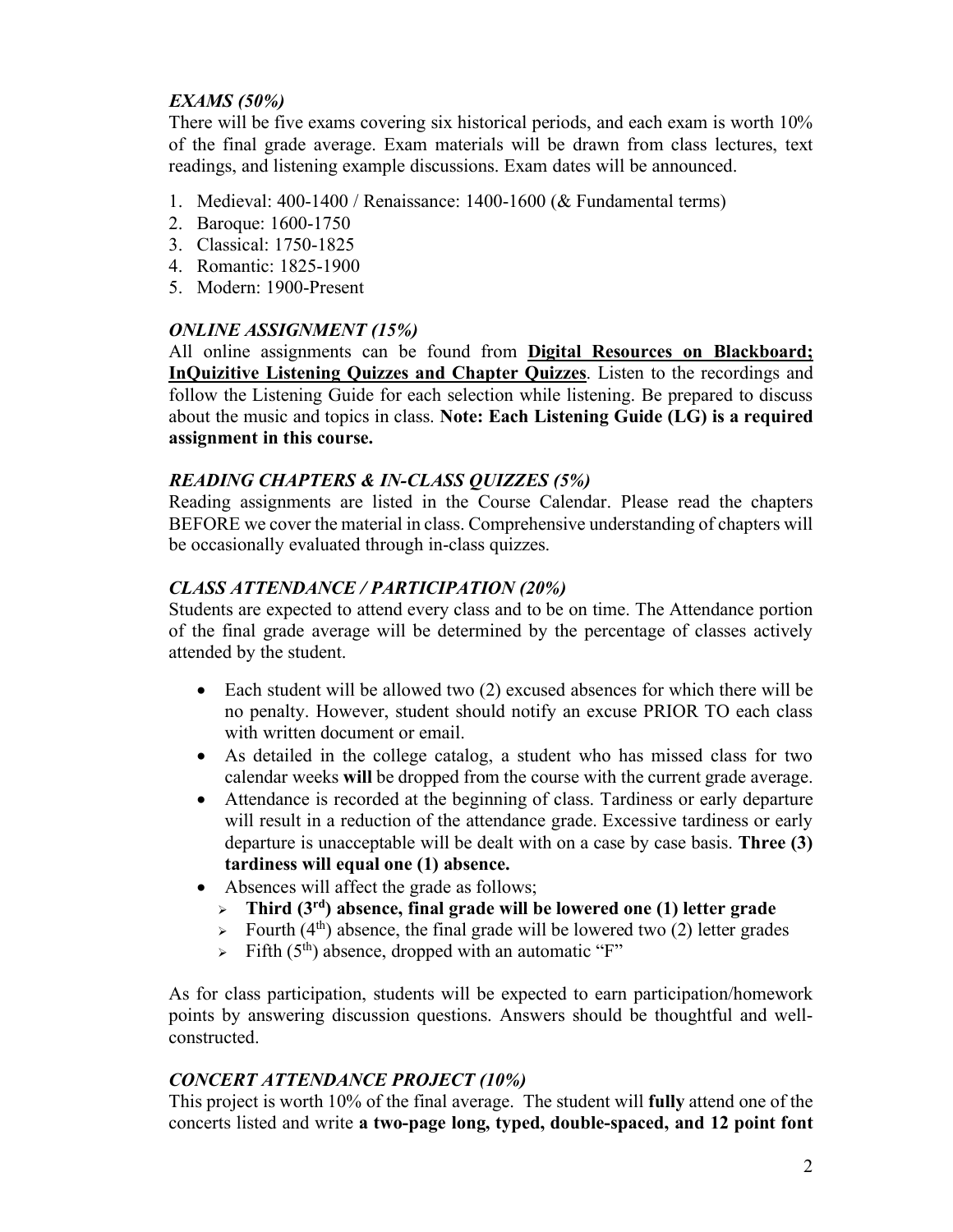**paper**. **A concert program and/or ticket stub** should be stapled on the back of the paper. The content of the paper should be focused on evaluating and reacting to the experience and the music, not a listing of compositions and performers. Students must choose from a list of approved concerts provided by the instructor. Projects which do not follow the above requirements will not receive credit.

**Suggested Concert Venues**: As a student in a music appreciation course, it is imperative that you go to various musical events in order to develop an appreciation for various types of music.

- South Plains College: Concert events will be posted on the Blackboard.
- TTU School of Music: http://www.depts.ttu.edu/music/news-events/calendar.php
- Lubbock Symphony: https://www.lubbocksymphony.org/index.php/concerttickets/2018-19

#### **Grading Scale**

90-100%=A 80-89%=B 70-79%=C 60-69%=D 0-59%=F

# **ACADEMIC INTEGRITY**

#### **Cheating or plagiarism will result in the student receiving a 0 on the assignment for the first offense, second offense you will be dropped from the class.**

Plagiarism is not tolerated in this course. Using outside research information for discussion answers or concert reports is absolutely fine as long as the source material is acknowledged. However, cutting and pasting or extensive copying of information from outside sources (such as wikipedia) or from other students is not acceptable. Student will receive a zero for the current assignment. Second offense: student will fail the current learning unit.

#### **DISABILTY STATEMENT**

Students with disabilities, including but not limited to physical, psychiatric, or learning disabilities, who wish to request accommodations in this class should notify the Disability Services Office early in the semester so that the appropriate arrangements may be made. In accordance with federal law, a student requesting accommodations must provide acceptable documentation of his/her disability to the Disability Services Office. For more information, call or visit the Disability Services Office at Levelland (Student Health & Wellness Office) 806-716-2577, Reese Center (Building 8) & Lubbock Center 806-716- 4675, or Plainview Center (Main Office) 806-716-4302 or 806-296-9611.

#### **NON-DISCRIMINATION STATEMENT**

South Plains College does not discriminate on the basis of race, color, national origin, sex, disability or age in its programs and activities. The following person has been designated to handle inquiries regarding the non-discrimination policies: Vice President for Student Affairs, South Plains College -1401 College Avenue, Box 5, Levelland, TX 79336, 806- 894-9611.

#### **DIVERSITY STATEMENT**

In this class, the teacher will establish and support an environment that values and nurtures individual and group differences and encourages engagement and interaction. Understanding and respecting multiple experiences and perspectives will serve to challenge and stimulate all of us to learn about others, about the larger world and about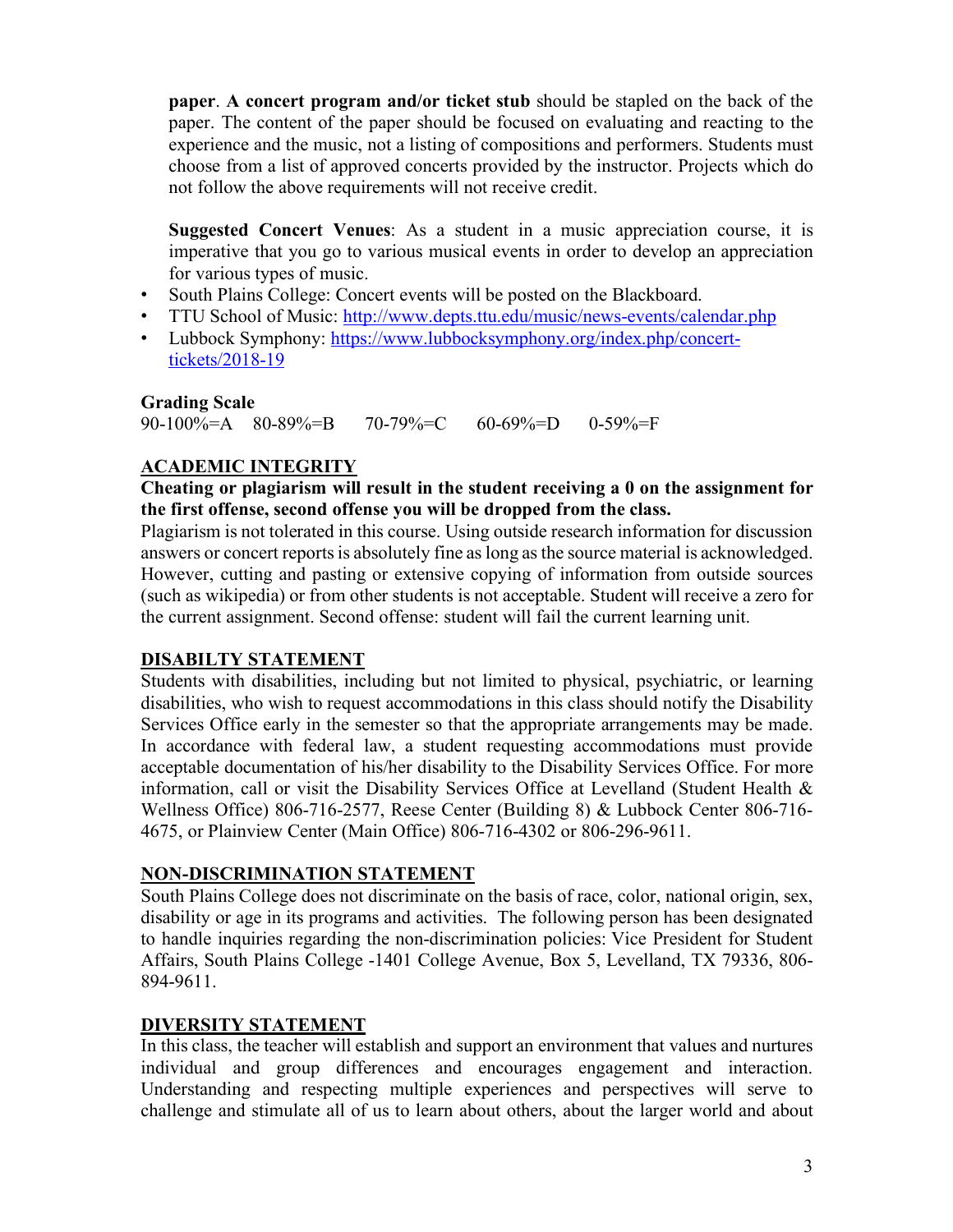ourselves. By promoting diversity and intellectual exchange, we will not only mirror society as it is, but also model society as it should and can be.

### **CAMPUS CONCEALED CARRY**

Texas Senate Bill - 11 (Government Code 411.2031, et al.) authorizes the carrying of a concealed handgun in South Plains College buildings only by persons who have been issued and are in possession of a Texas License to Carry a Handgun. Qualified law enforcement officers or those who are otherwise authorized to carry a concealed handgun in the State of Texas are also permitted to do so. Pursuant to Penal Code (PC) 46.035 and South Plains College policy, license holders may not carry a concealed handgun in restricted locations. For a list of locations, please refer to the SPC policy at: (http://www.southplainscollege.edu/human\_resources/policy\_procedure/hhc.php)

Pursuant to PC 46.035, the open carrying of handguns is prohibited on all South Plains College campuses. Report violations to the College Police Department at 806-716-2396 or 9-1-1.

**SPC POLICE CHIEF DIRECT NUMBER**: Nickolis Castillo (806) 523-7039